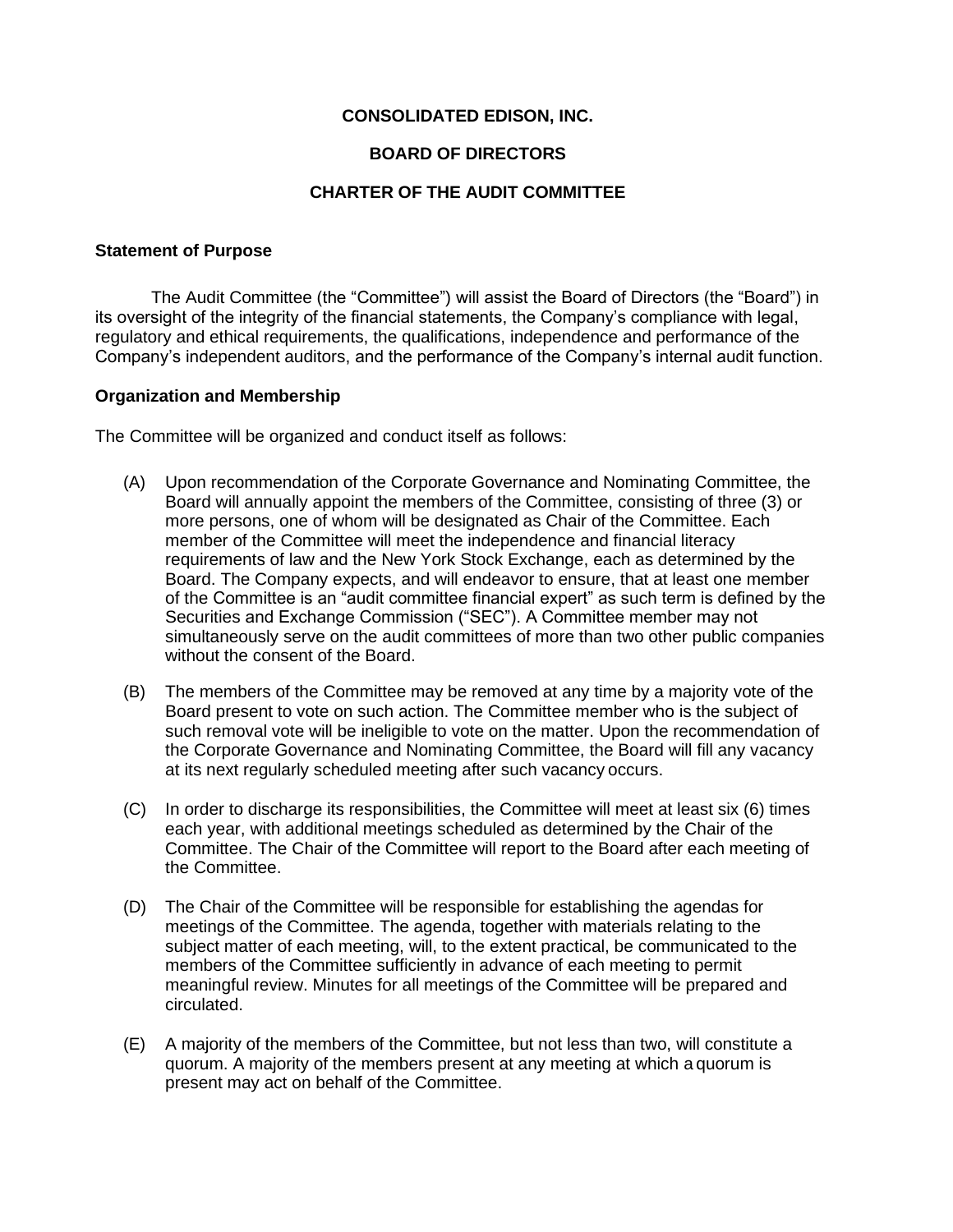(F) The Committee may meet by conference telephone or similar communications equipment allowing all persons participating in the meeting to hear each other at the same time and may take action by unanimous written consent.

# **Duties and Responsibilities**

The Committee will:

- (A) Be directly responsible for the appointment (subject to shareholder ratification), compensation, retention, oversight and termination of the work of any independent auditor employed by the Company (including resolution of disagreements between management and the independent auditor regarding financial reporting) for the purpose of preparing or issuing an audit report or related work, and each such independent auditor will report directly to the Committee. The Company will provide for appropriate funding, as determined by the Committee, for payment of compensation to the independent auditor employed by the Company for the purpose of rendering or issuing an audit report.
- (B) Pre-approve all auditing services and non-audit services permitted by law, including tax services, to be provided to the Company by the independent auditor of the Company and provide oversight of the Company's disclosure to investors regarding any services so provided, as required by law.
- (C) At least annually, obtain and review with the lead audit partner a report by the independent auditor describing:
	- (1) the independent auditor's internal quality-control procedures;
	- (2) any material issues raised by the most recent internal quality-control review, or peer review, of the independent auditor, or by any inquiry or investigation by governmental or professional authorities, within the preceding five years, respecting one or more independent audits carried out by the independent auditor, and any steps taken to deal with such issues; and
	- (3) to assess the auditor's independence, all relationships between the independent auditor or its affiliates, and the Company or persons in financial reporting oversight roles at the Company, that may reasonably be thought to bear on independence, and discuss with the lead audit partner the potential effects of any such relationships on independence.
- (D) Meet to review and discuss the annual audited financial statements and quarterly financial statements with management and the independent auditor, including the Company's disclosures under "Management's Discussion and Analysis of Financial Condition and Results of Operations," any material changes in accounting principles or practices used in preparing the statements, and the independent auditor's reports related to the financial statements prior to the filing of the Company's Form 10-K and Form 10-Q. In this connection, the Committee will:
	- (1) Review with the independent auditor the matters required to be discussed by the independent auditor under Auditing Standard No. 16, as adopted by the Public Company Accounting Oversight Board, and amended from time to time.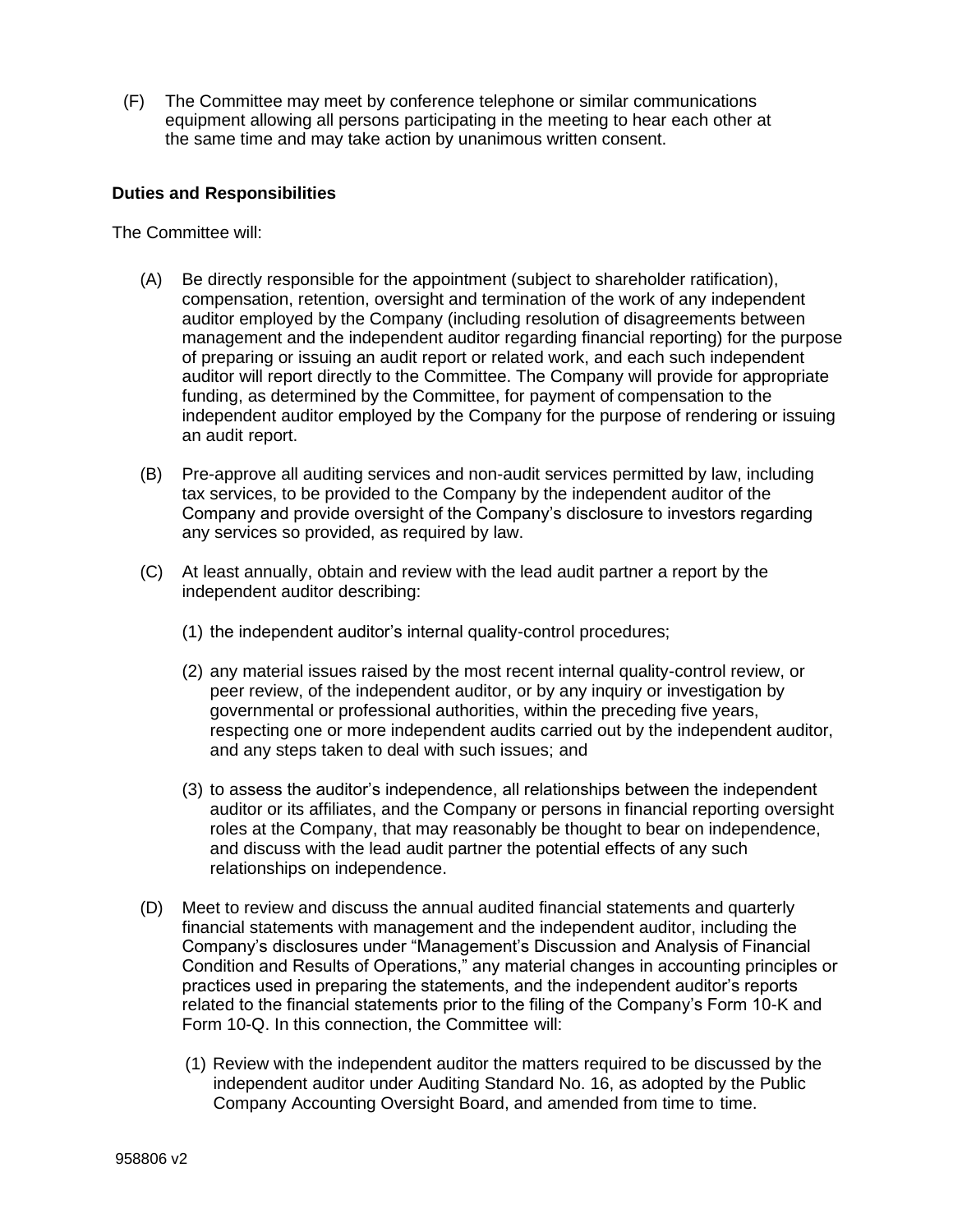- (2) Discuss with the Chief Executive Officer and Chief Financial Officer (i) all significant deficiencies in the design or operation of internal controls, which could adversely affect the Company's ability to record, process, summarize and report financial data and any material weakness in internal controls; (ii) any fraud, whether or not material, that involves management or other employees who have a significant role in the Company's internal controls; and (iii) the adequacy and effectiveness of the Company's disclosure controls and procedures.
- (3) Review with the independent auditor management's assessment, as of the end of the most recent fiscal year, of the effectiveness of the internal control structure and procedures of the Company for financial reporting and the report of the independent auditor on the effectiveness of internal controls.
- (4) Review with the Company's independent auditor the scope of the annual audit to be performed and results of the annual audit and such other matters pertaining to the annual audit, as the Committee may deem appropriate, including any critical audit matters (as defined by the applicable Public Company Accounting Oversight Board auditing standards) to be included in any certification, report, opinion or review rendered by the independent auditor.
- (5) Recommend to the Board based on the review and discussion described above whether the financial statements should be included in the Company's Form 10-K.
- (E) Review earnings press releases prior to their release, and discuss (generally) financial information and earnings guidance provided to analysts and rating agencies.
- (F) Oversee the Company's risk assessment and risk management processes, and oversee the management of such risks that have been identified through the Company's enterprise risk management program, relating to the purpose, duties and responsibilities of the Committee, as described in this Charter.
- (G) From time-to-time meet separately with management, with internal auditors (or other personnel responsible for the internal audit function), with the independent auditor and with the General Counsel. The Committee will generally meet separately with the independent auditor at each Committee meeting that the independent auditor attends.
- (H) Review with the independent auditor any audit problems or difficulties and management's response.
- (I) Set clear hiring policies for employees or former employees of the independent auditors and review such policies at least once every three years.
- (J) Oversee the preparation of the report the SEC rules require to be included in the Company's annual proxy statement.
- (K) Conduct an annual performance evaluation of the Committee and report to the Board the results of the self-evaluation.
- (L) Annually review its charter and recommend any proposed changes to the Corporate Governance and Nominating Committee.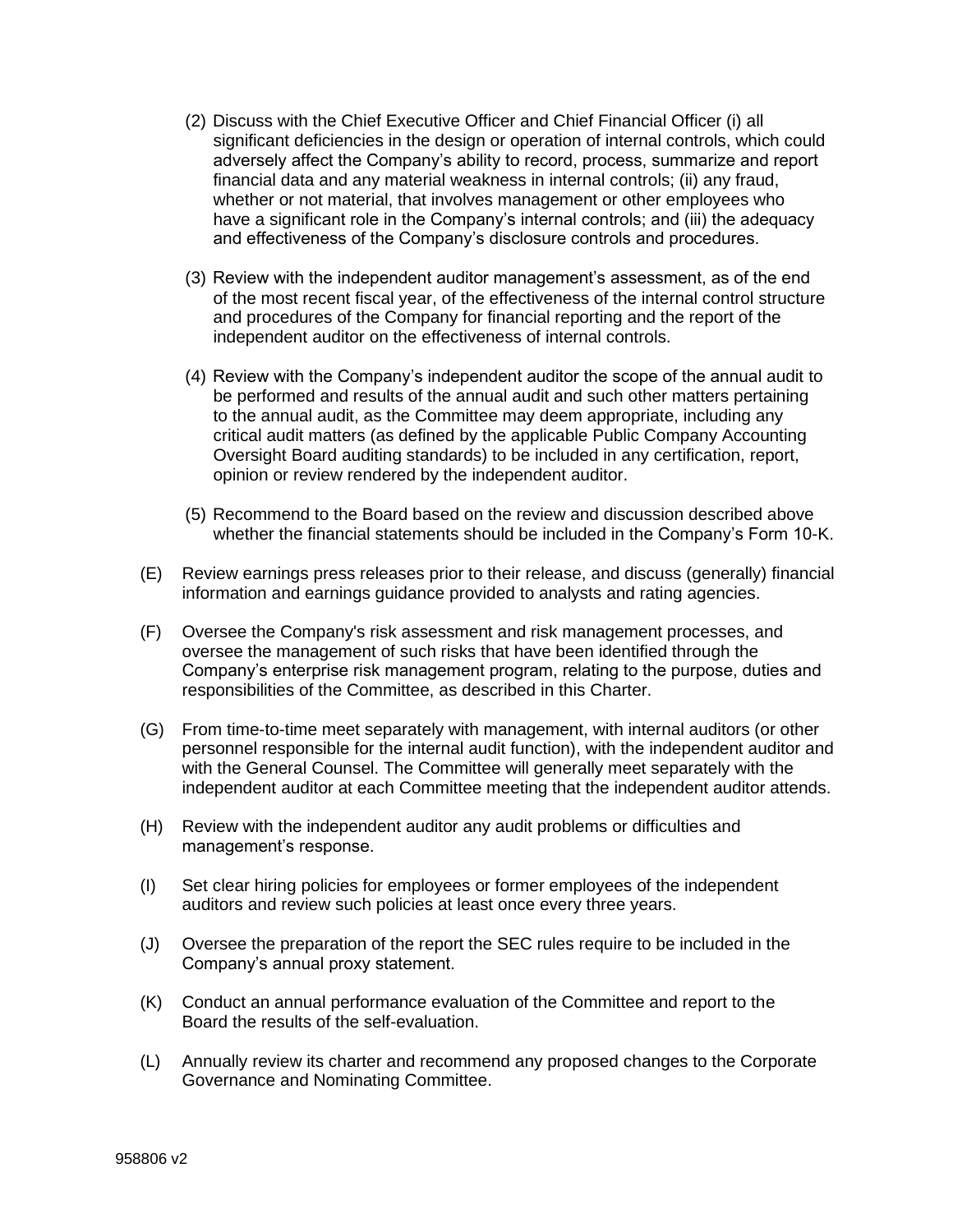- (M) Establish and oversee procedures for the receipt, retention and treatment of complaints received by the Company regarding accounting, internal accounting controls, or auditing matters, and the confidential, anonymous submission by employees of the Company of concerns regarding questionable accounting or auditing matters.
- (N) Review, and approve, at least annually, the Auditing Organization Charter, and the scope and staffing of the proposed internal audit plan for the current year. Review reports of the Company's internal auditors (or other personnel responsible for the internal audit function) to the Committee and actions by management in response to any recommendations contained in the reports and consult with management regarding the qualifications of the internal auditing department and the appointment, replacement, reassignment or dismissal of the principal internal auditor.
- (O) Review such other reports of the Company's management, its independent auditor, and its internal auditors, as the Committee may deem advisable, with respect to measures taken by the Company to maintain internal controls and accounting practices in compliance with legal requirements and current and new generally accepted accounting principles and auditing standards.
- (P) Receive and review from time to time such reports or other materials as the Committee may deem advisable with respect to significant new developments and trends in accounting and auditing policies and procedures and their impact on the Company.
- (Q) Evaluate at least once every five years whether it is appropriate to rotate the Company's independent auditor.
- (R) Review, at least annually, the responsibilities and performance of the Company's internal auditor.
- (S) Oversee the Company's compliance program with respect to legal, regulatory and ethical requirements and oversee the Company's policies and procedures for monitoring compliance. At least annually, the Committee will meet to review the implementation and effectiveness of the compliance program with the Chief Ethics and Compliance Officer, who shall have the authority to communicate directly to the Committee, promptly, about actual and alleged violations of the Standards of Business Conduct, including any matters involving criminal or potential criminal conduct.
- (T) Receive and review, at least semi-annually, reports, presentations or other materials with respect to cybersecurity matters.

The foregoing list of duties is not exhaustive, and the Committee may, in addition, perform such other functions as may be necessary or appropriate for the performance of its duties.

The Committee has sole authority to retain and terminate independent counsel and other advisors as it determines appropriate ("Consultants") and to review and approve the fees and other retention terms of any Consultants retained by the Committee. The Company will provide for funding, as determined by the Committee, for payment of compensation to any such Consultants.